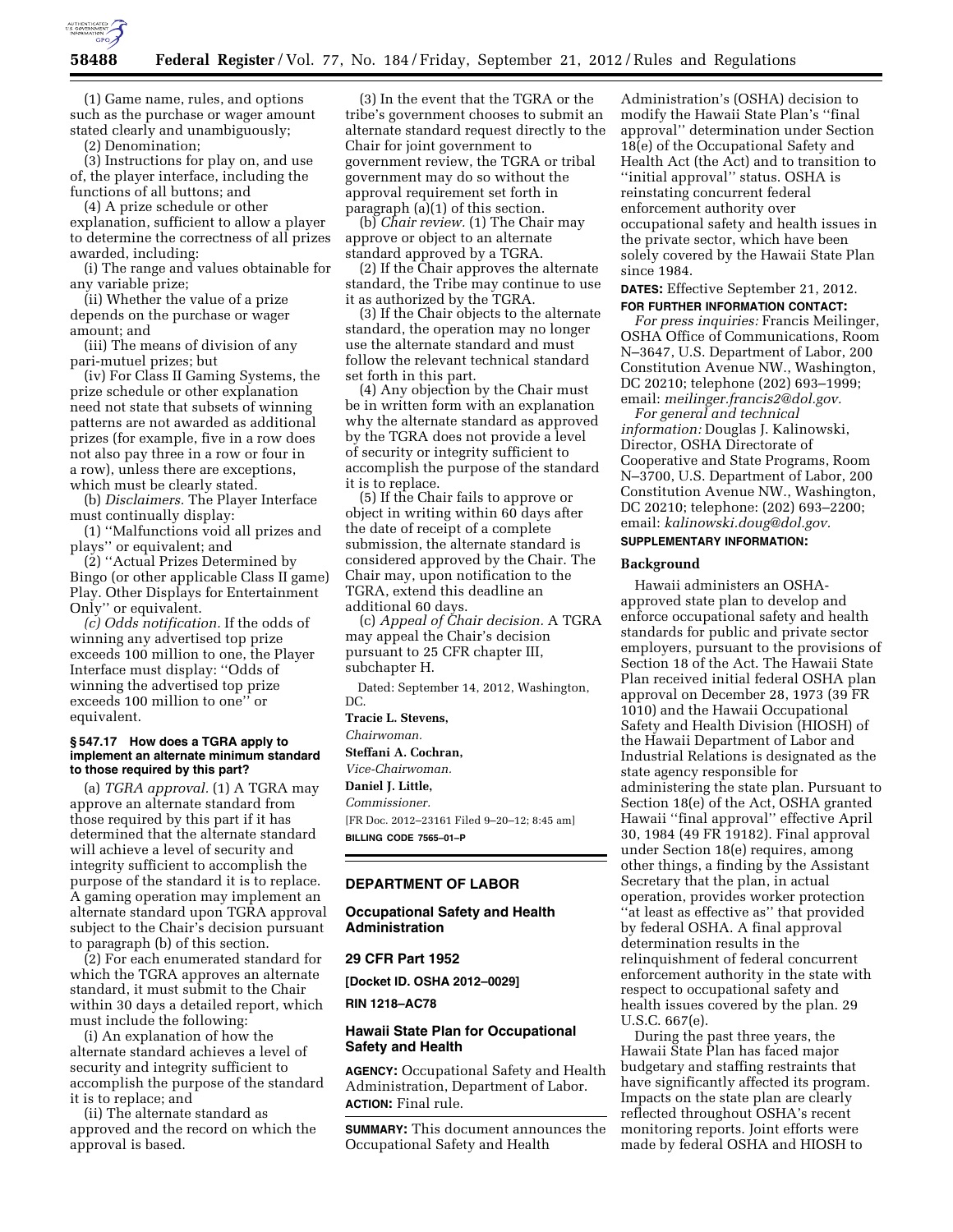address these issues, yet Hawaii continues to face severe programmatic, staffing and training challenges. Therefore, the Hawaii Director of Labor and Industrial Relations has requested a temporary modification of the state plan's approval status from final approval to initial approval, to permit exercise of supplemental federal enforcement activity and to allow Hawaii sufficient time and assistance to strengthen its state plan. Hawaii has pledged to accomplish the necessary corrective action to regain final approval status in a timely manner. Hawaii's proactive efforts demonstrate a commitment to ensuring that workers are afforded adequate protection during this period of program strengthening and improvement.

Pursuant to the procedures set forth at 29 CFR 1902.47 *et seq.,* OSHA published notice of its reconsideration of Hawaii's 18(e) determination; proposed resumption of concurrent federal enforcement authority; and a request for written comments and opportunity to request an informal hearing on July 19, 2012 (77 FR 42462). That notice also contains a more detailed description of the Hawaii State Plan and the identified deficiencies. The 35-day comment period closed on August 23, 2012 and OSHA received four (4) written comments, including two (2) requests for a hearing.

## **Decision**

Pursuant to the procedures set forth in 29 CFR 1902.47 *et seq.,* the Assistant Secretary for Occupational Safety and Health has made a final decision to modify the Hawaii State Plan's approval status from 18(e) final approval to initial approval, and to reinstate concurrent federal enforcement authority over occupational safety and health issues in the state, pending the necessary corrective action by the state plan in order to once again meet the criteria for an 18(e) final approval determination. Concurrent federal enforcement authority will be exercised in Hawaii effective September 21, 2012.

The Assistant Secretary's decision is based upon the facts determined by OSHA in monitoring the Hawaii State Plan and HIOSH's request for enforcement assistance, and was reached after opportunity for public comment. Three organizations and one individual filed a comment with the agency within the public comment period. Comments were received from the Hawaii Business League, Veterans of Safety Hawaii Chapter, Island Insurance Company, Ltd., and Dr. Walter Chun. OSHA has reviewed and considered the comments, and the following discussion

addresses the comments and OSHA's responses.

The Hawaii Business League stated a strong preference for Hawaii to maintain a state plan and voiced favorable support for a transition to initial approval as means to progress towards restoration of Hawaii's 18(e) final approval status. Island Insurance Company, Ltd. and Dr. Walter Chun raised concerns about how HIOSH allows for greater penalty reductions than federal OSHA, and about whether fines/penalties will be part of the criteria for the Hawaii State Plan to regain its 18(e) final approval status. Pursuant to 29 CFR 1902.42(a), ''[i]n making an affirmative 18(e) determination, the Assistant Secretary determines that a State has applied the provisions of its plan, or any modification thereof, in accordance with the criteria of Section 18(c) of the Act and that the State has applied the provisions of this part in a manner which renders the actual operations of the state program 'at least as effective as' operations under the Federal program.'' One of the criteria in Section 18(c) of the Act is the development and enforcement of safety and health standards, and penalties are an essential component of effective safety and health enforcement in the workplace. Therefore, Hawaii's overall penalty policy would be evaluated in the course of regaining 18(e) final approval status.

In response to Dr. Walter Chun's further questions, the addendum referenced in the Operational Status Agreement (OSA) will not be available for public comment. The addendum is an internal working document between the Director of the Hawaii Department of Labor and Industrial Relations and OSHA's Regional Administrator for Region IX, outlining the plan of action and milestones for the Hawaii State Plan to work towards regaining 18(e) final approval status. During the period of concurrent state and federal authority, both Hawaii and federal OSHA have authority to conduct inspections and issue citations. However, the terms of the OSA will delineate areas of coverage to ensure employers are not burdened with duplicative enforcement efforts. Federal OSHA compliance officers will be conducting inspections, in accordance with the terms of the OSA, and issuing citations and penalties under federal standards. OSHA is not aware that any changes in the state's rules or regulations are necessary to accommodate concurrent jurisdiction.

Dr. Walter Chun and Veterans of Safety Hawaii Chapter both requested an informal public hearing, to address the public's questions and comments.

The public comments and questions submitted on the docket have all been addressed in this notice and there are no substantial issues raised that necessitate a public hearing.

### **Effect of the Decision**

The Assistant Secretary's decision to modify the Hawaii State Plan's status from final to initial approval would authorize OSHA to carry on an enforcement program to supplement that of HIOSH, including independent federal or joint state and federal inspections resulting in issuance of appropriate federal citations. However, modifying Hawaii's final approval status would not affect Hawaii's basic plan approval and would not affect Hawaii's legal authority to enforce state occupational safety and health standards in the state's workplaces. This modification would leave Hawaii's federally-approved state plan completely in place, and would simply reinstate federal OSHA's authority to supplement state enforcement during this difficult period.

Federal OSHA inspections or joint state and federal OSHA inspections may result in the issuance of appropriate federal citations and penalties. Federal OSHA compliance officers may issue citations effective immediately. Contested federal citations and penalties will be reviewed by the Federal Occupational Safety and Health Review Commission (OSHRC). Federal OSHA will continue to exercise federal authority over safety and health issues excluded from coverage under the state plan; monitoring inspections including accompanied visits; and other federal authority not affected by the 1984 final approval decision.

## **Notice of the Operational Status Agreement**

Federal OSHA will exercise its enforcement authority according to the terms of the 2012 OSA between OSHA and HIOSH, which specifies the respective areas of federal and state authority. OSHA will continue to exercise federal enforcement of federal requirements for safety and health in private sector maritime activities, 29 CFR part 1915 and parts 1917–1920, as well as provisions of the general industry and construction standards appropriate to hazards found in those employments. Federal jurisdiction also remains in effect over: Federal government employers and workers, and contractors or subcontractors on any federal establishment where the land is determined to be exclusive federal jurisdiction; private sector employers within the secured borders of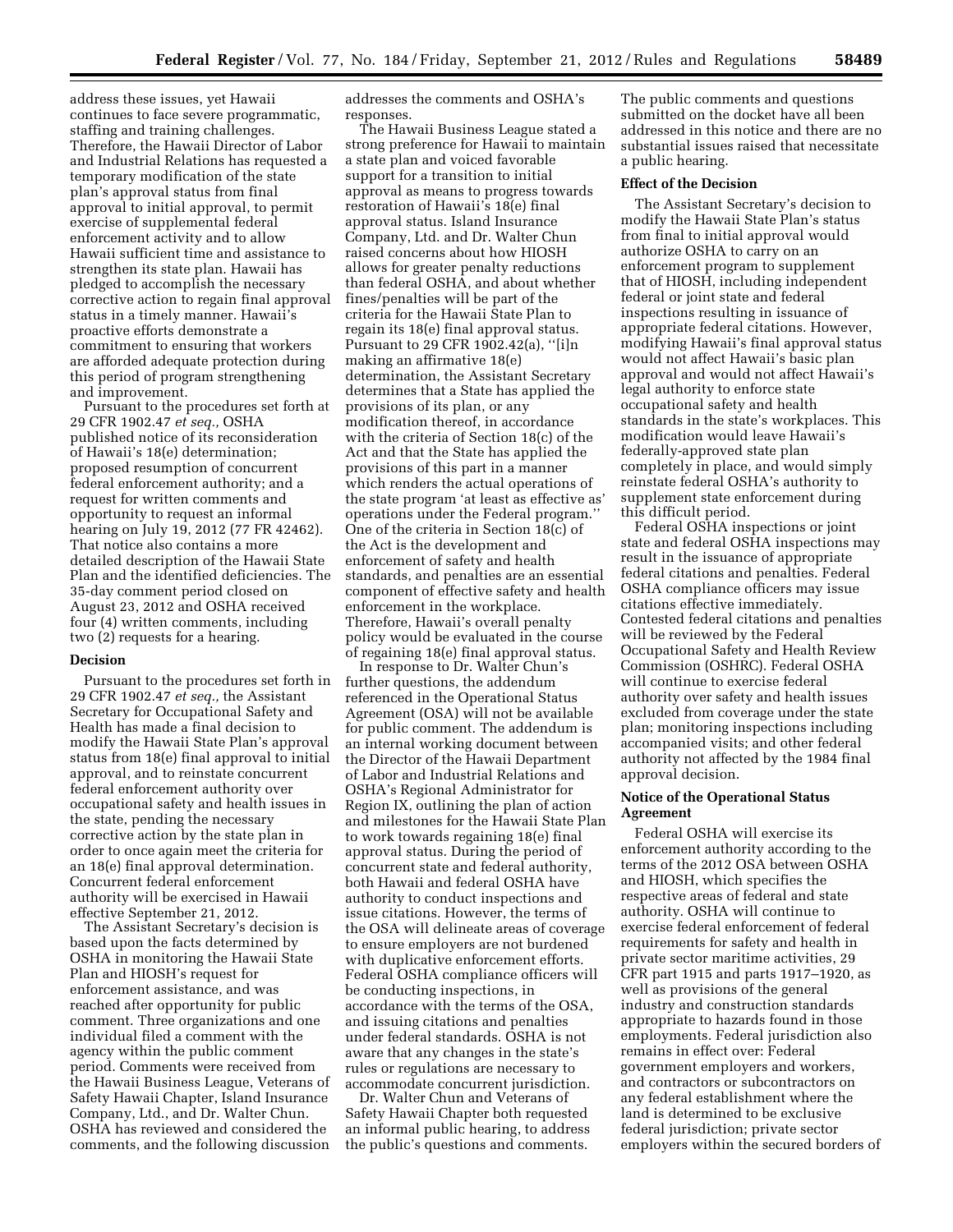all military installations where access is controlled; and U.S. Postal Service (USPS), including USPS workers, and contract workers and contractoroperated facilities engaged in USPS mail operations. OSHA will also exercise authority over OSHA requirements promulgated under the Act subsequent to the OSA where necessary to protect employers, as in the case of emergency temporary standards promulgated under Section 6(c) of the Act, until Hawaii has promulgated comparable standards.

The OSA further provides that federal enforcement authority under Section 18 of the Act may be exercised with regard to federal occupational safety and health requirements over agriculture and general industries, excluding transportation and warehousing. Potential violations where the employer is in compliance with federal regulations, but not with more stringent HIOSH regulations, shall be referred to HIOSH.

HIOSH will retain enforcement authority in any case commenced before September 21, 2012. Additionally, HIOSH will exercise inspection and enforcement authority over: The construction industry, transportation and warehousing; state and local government as an employer; and referrals from federal OSHA to HIOSH.

The OSA also provides that HIOSH and federal OSHA will retain concurrent enforcement authority over employment discrimination complaints, pursuant to Section 11(c) of the Act. Employees may continue to file occupational safety and health whistleblower complaints with federal OSHA, the state, or both. However, the OSA provides that, in accordance with OSHA's long-standing policy, OSHA will generally continue to refer all employment discrimination complaints that are federally-filed by private-sector and non-federal public sector employees to HIOSH for investigation, a determination on the merits, and the pursuit of a remedy, if appropriate. The OSA explains that federal OSHA will investigate any allegations of retaliation covered under the OSHA-administered whistleblower laws other than Section 11(c).

If there arises any case or circumstance in which authority is not clearly defined in the OSA, OSHA and HIOSH will resolve the issue. In the meantime, (e.g., where quick response is required such as a fatality, catastrophe or significant event), OSHA shall respond to the situation.

Federal OSHA may conduct monitoring visits under Section 18(f) of the OSH Act. The OSA also provides that OSHA may also accompany HIOSH

on enforcement activities for purposes of technical assistance and training. And HIOSH may accompany federal OSHA on enforcement activities for training purposes. The OSA is subject to revision or termination by mutual agreement of the parties, by either party upon 30 days written notice, or when the results of evaluation or monitoring reveal that state operations are at least as effective as the federal program and responsibilities may be returned to the state. Finally, the OSA includes an Addendum with goals and milestones for returning all enforcement responsibilities to Hawaii.

## **Regulatory Flexibility Analysis and Unfunded Mandates**

In accordance with the Regulatory Flexibility Act, 5 U.S.C. 601 *et seq.* (as amended), OSHA examined the regulatory requirements of the final rule to determine whether it would have a significant economic impact on a substantial number of small entities. Since no employer of any size will have any new compliance obligations, the Agency certifies that the final rule will not have a significant economic impact on a substantial number of small entities. OSHA also reviewed this final rule in accordance with the Unfunded Mandates Reform Act of 1995 (UMRA; 2 U.S.C. 1501 *et seq.*) and Executive Order 12875 (56 FR 58093). Because this rule imposes no new compliance obligations, it requires no additional expenditures by either private employers or State, local, and tribal governments.

## **Federalism**

Executive Order 13132, ''Federalism,'' (64 FR 43255, August 10, 1999) emphasizes consultation between Federal agencies and the States and establishes specific review procedures the Federal government must follow as it carries out policies which affect State or local governments. OSHA has consulted extensively with Hawaii about this modification of its approval status. Although OSHA has determined that the requirements and consultation procedures provided in Executive Order 13132 are not applicable to approval decisions under the Act, which have no effect outside the particular State, OSHA has reviewed this final rule, and believes it is consistent with the principles and criteria set forth in the Executive Order.

#### *Why the Immediate Effective Date*

OSHA finds that good cause exists for making this rule effective immediately upon publication in the **Federal Register.** The current situation in the

state indicates the immediate need for supplementary federal occupational safety and health enforcement activity for the protection of workers in Hawaii. In addition, today's action does not impose any new compliance obligations on affected employers since standards enforced under the Hawaii State Plan are either identical to federal standards, or more stringent.

# **List of Subjects in 29 CFR Part 1952**

Intergovernmental relations, Law enforcement, Occupational safety and health.

#### **Authority and Signature**

David Michaels, Ph.D., MPH, Assistant Secretary of Labor for Occupational Safety and Health, U.S. Department of Labor, 200 Constitution Ave. NW., Washington, DC, authorized the preparation of this notice. OSHA is issuing this notice under the authority specified by Section 6(d) of the Occupational Safety and Health Act of 1970 (29 U.S.C. 655), Secretary of Labor's Order No. 1–2012 (77 FR 3912), and 29 CFR part 1905.

Signed in Washington, DC, on September 18, 2012.

## **David Michaels,**

*Assistant Secretary of Labor for Occupational Safety and Health.* 

Accordingly, for the reasons set forth in the preamble, 29 CFR part 1952 is amended as set forth below.

### **PART 1952—[AMENDED]**

■ 1. The authority citation for part 1952 is revised to read as follows:

**Authority:** Sec. 18, 84 Stat. 1608 (29 U.S.C. 667); 29 CFR part 1902; Secretary of Labor's Order No. 1–2012 (77 FR 3912).

#### **Subpart Y—Hawaii**

■ 2. Remove and reserve § 1952.313, to read as follows:

#### **§ 1952.313 [Reserved]**

■ 3. Revise § 1952.314 to read as follows:

### **§ 1952.314 Level of Federal enforcement.**

(a) With Hawaii's agreement and as a result of the Assistant Secretary's reinstatement of Hawaii's initial approval status, Hawaii and Federal OSHA will begin exercising concurrent jurisdiction under section 18(e) of the Act on September 21, 2012.

(b) To provide a workable division of enforcement responsibilities, Hawaii and Federal OSHA have entered into an operational status agreement. Notice of this agreement was provided in the **Federal Register** on September 21, 2012.